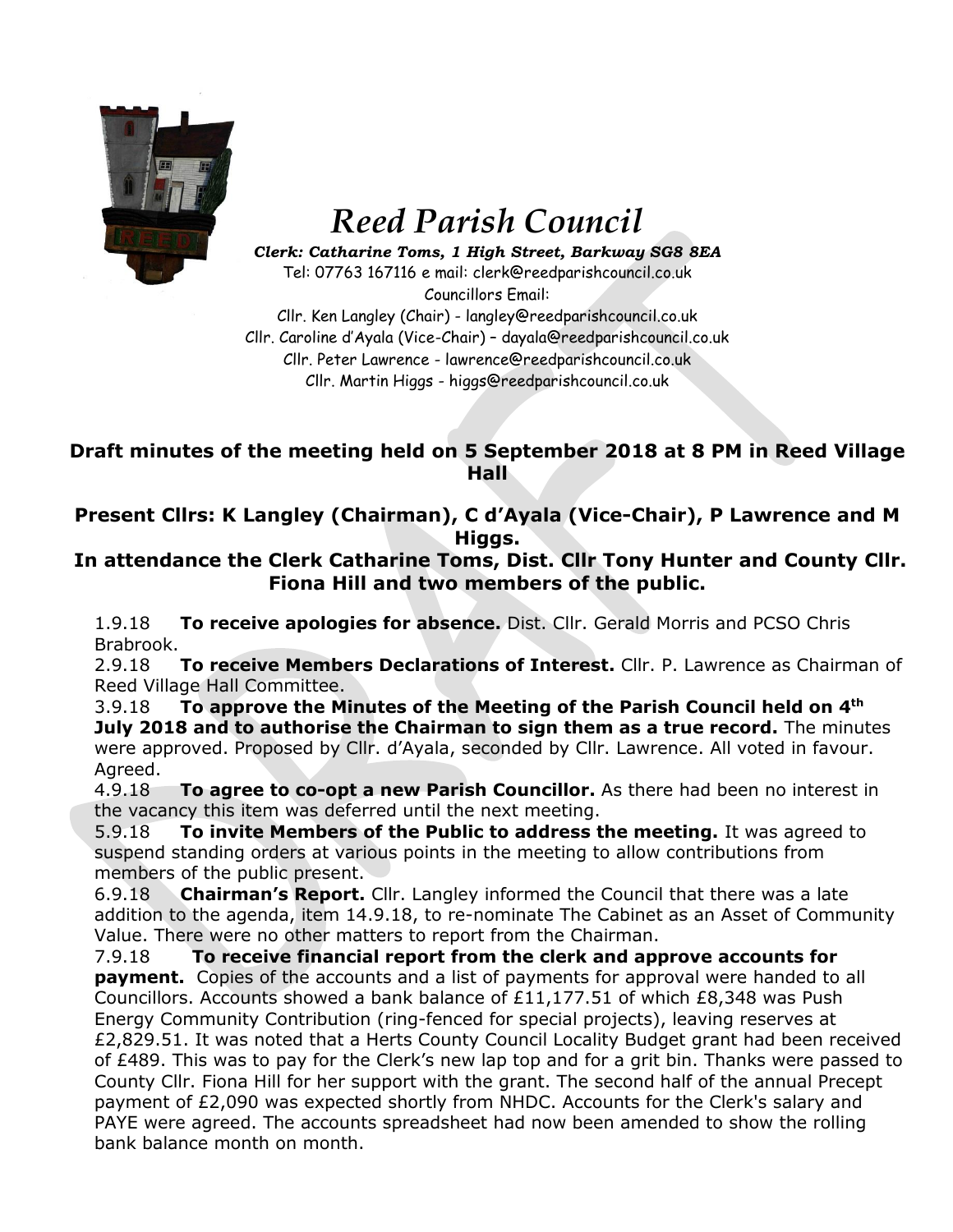## 8.9.18 **To agree the purchase of a projector to view planning applications at**

**meetings.** Cllr. d'Ayala reported that there was a likelihood now that a projector was going to be made available for village use, so there was no need to purchase one. It would need an appropriate adaptor which could be bought once connections had been checked. **Action: CD/Clerk**

9.9.18 **To agree location and purchase of grit bin and to agree to apply for free salt supply from HCC.** After some discussion where it was concluded that the bin had to be located on either private land or land owned by NHDC and not on land belonging to HCC Highways, it was resolved to acquire a bin, apply for free salt, label it as belonging to Reed Parish Council and delegate the responsibility to purchase and appropriately locate the bin to the Chairman and the Clerk. This was proposed by Cllr. Higgs, seconded by Cllr. Lawrence and agreed by all. **Action: KL/Clerk**

10.9.18 **To receive update on Highways issues including drainage from Brickyard Lane site.** Cllr. Lawrence queried the quality of the current repairs to potholes. There was a large pothole in Blacksmith's Lane and two more reported in Church Lane. Cllr. Hill explained that HCC Highways contractors had to do temporary repairs if they were unable to fix urgent ones quickly. Reporting potholes to HCC online with photos seemed to be the most effective method of communicating with HCC Highways and getting action.

Cllr. Lawrence had written to all Councillors to explain his concerns about the problem of future flooding that was likely to be faced by Gladstone Villa and nearby properties due to a drainage ditch that had been back filled by the developers of the Brickyard Lane site. Cllr. Langley had met with the developers and had been assured that all drainage was compliant both with environmental and building regulations. It was agreed that having contacted the developers to alert them of potential problems, there was not much else the Council could do. It was also reported that after recent flooding of the A10 in Reed, ditches had been dug out by residents to clear blocked pipes but a large pile of soil remained which had prevented Highways from doing a recent job there. Highways would be writing to the resident to request that it be cleared.

11.9.18 **Update on arrangement of Neighbourhood Watch presentation for Reed (Info. Only) –** The Clerk had made an enquiry with the Neighbourhood Watch (NW) team. They were happy to do a 10 minute session (explaining about NW and encouraging people to sign up for Online Watch Link, OWL) or a longer session(in addition, giving crime prevention advice and updating people on current scams). It was agreed to make enquiries with other nearby villages to see if there might be interest in attending a NW awareness session to be organised in Reed, thereby making best use of Police time. **Action: Clerk/CD** Dist. Cllr. Hunter mentioned that the Royston District Area Committee had given a £5,000 grant award to the Police to enable them to hand out free crime prevention equipment.

Residents had also recently been invited along to sessions where they could bring their tools along to be engraved free of charge.

12.9.18 **To consider possible options for informative signage in Reed and usage of Push Energy monies for this purpose**. After some discussion it was considered that there was a need to spend the Push Energy money on something of lasting benefit to the village. To spend a lot of money on a detailed village map board was not thought appropriate as Reed did not attract that many visitors. However, at the next Annual Parish Meeting residents could be asked what they considered that the money could be spent on.

13.9.18 **Update on Saddlers Mead Planning Application – Case Ref No: 18/01559/FPH.** New plans had just been made available online. The pitch of the roof had been lowered. After consideration it was proposed by Cllr. Langley and seconded by Cllr. Lawrence and agreed by all that there was no objection to this application. It was requested that an observation be added that the Council preferred the original plans. Clerk to respond to NHDC. **Action: Clerk**